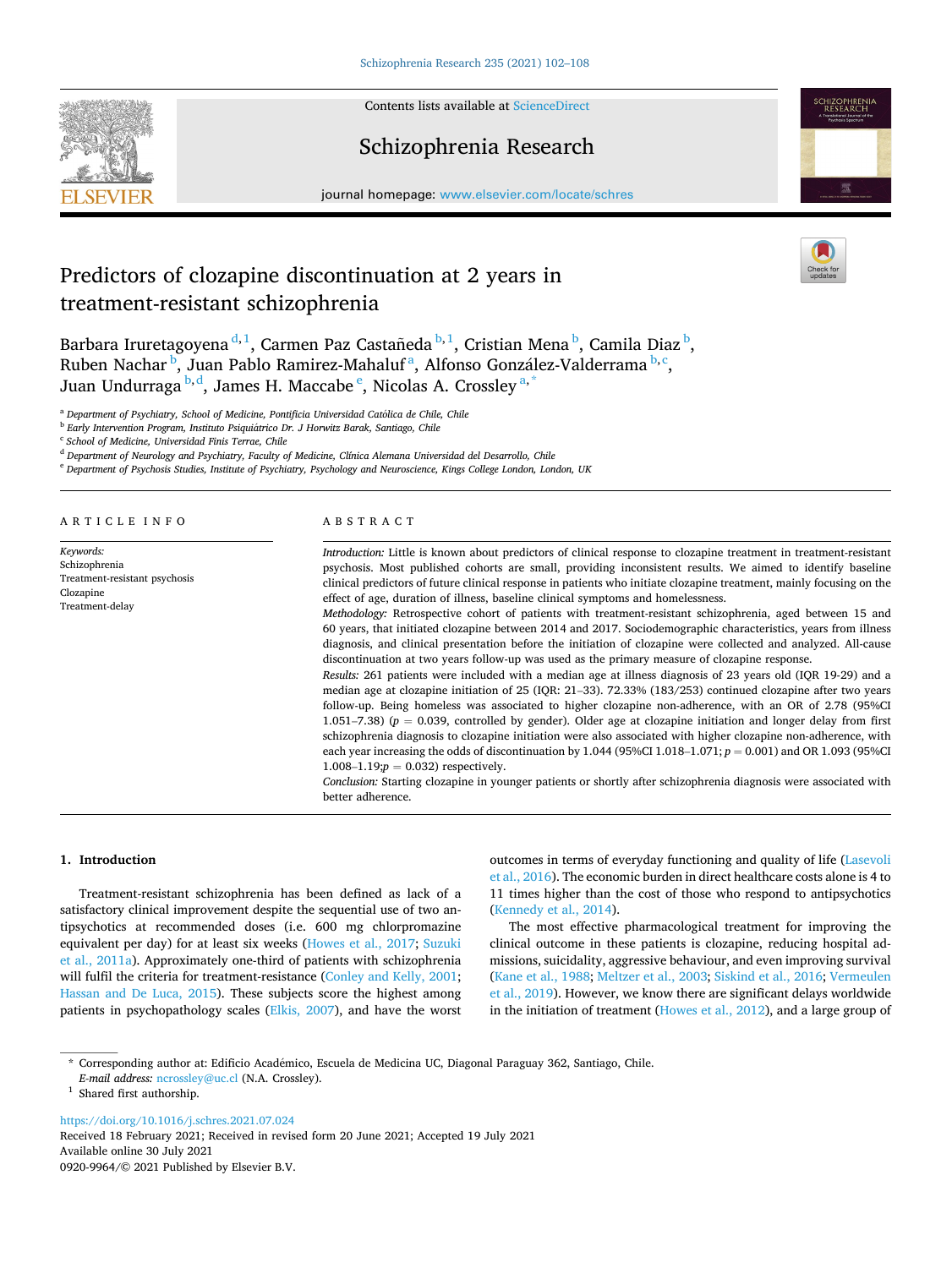patients that might benefit from it are never offered the medication ([Bachmann et al., 2017\)](#page-5-0). This could be due to fear of possible known complications of clozapine, such as agranulocytosis or myocarditis, and its requirement of regular blood tests ([Daod et al., 2019;](#page-5-0) [Mena et al.,](#page-6-0)  [2018;](#page-6-0) [Mena et al., 2019](#page-6-0); [Nielsen et al., 2013](#page-6-0)). Furthermore, a recent metanalysis shows that approximately 60% of patients are resistant to clozapine, falling in the category of ultra-resistant schizophrenia patients ([Siskind et al., 2017\)](#page-6-0). Predicting who would benefit from clozapine use would have a significant clinical impact, potentially increasing its prescription for those that would benefit (including at an earlier stage), as well as avoiding the exposure to significant side effects to those that would not.

A few studies have examined potential clinical and social predictors of response to clozapine treatment in treatment-resistant schizophrenia (Köhler-Forsberg et al., 2017; [Samanaite et al., 2018;](#page-6-0) Suzuki et al., [2011b\)](#page-6-0). Higher baseline symptoms and better functioning in the previ-ous years have been described as reliable markers ([Chung and Rem](#page-5-0)[ington, 2005](#page-5-0)), although some studies contest those findings [\(Umbricht](#page-6-0)  [et al., 2002](#page-6-0)). One suggested reason why a clear picture has not yet emerged, is that many reports have assessed characteristics after clozapine initiation ([Suzuki et al., 2011b](#page-6-0)), or are based on a relatively small sample of patients. Poor social support has also been linked previously to poorer mental health outcomes in patients with schizophrenia [\(Tempier](#page-6-0)  [et al., 2012](#page-6-0)) and described as a predictor of clozapine response (Köhler-[Forsberg et al., 2017](#page-5-0)). A more recent study has highlighted data from several observational studies that support a shorter delay in its initiation as a prognostic marker [\(Shah et al., 2018\)](#page-6-0). This interesting clinical observation was also recently replicated by Chan et al. in a first episode cohort ([Chan et al., 2020\)](#page-5-0). The age effect (younger age, which could be related with a shorter delay) also seems consistent across observational studies [\(Smart et al., 2019\)](#page-6-0) and metanalysis (Okhuijsen-Pfeifer et al., [2020\)](#page-6-0). However, it was not observed in a meta-regression analysis of a recent systematic review of randomized controlled trials ([Jones et al.,](#page-5-0)  [2020\)](#page-5-0), possibly considering the limitations of exploring pooled (average) data. The possibility of an effect in the delay of clozapine has significant clinical implications. Mirroring the long-term impact of duration of untreated psychosis in first presentation ([Marshall et al.,](#page-5-0)   $2005$ ; Penttilä et al.,  $2014$ ), the duration of untreated treatmentresistant psychosis also could have an impact regarding future response to treatment.

In order to contribute further data to this literature, we aimed to explore sociodemographic and clinical predictors of clozapine response. We focused on the effect of age at clozapine start, duration of illness prior to clozapine initiation, baseline clinical symptoms and homelessness (as a proxy of baseline functioning and social support). We examined records of 261 patients who initiated clozapine treatment in one psychiatric institution in Chile, looking at baseline predictors of future response. Following previous effectiveness trials in real-world settings ([Davis et al., 2011](#page-5-0)), we used clozapine discontinuation at two years as a composite marker of effectiveness from the clinicians' and patients' perspective, as well as tolerability. We hypothesized that higher positive symptomatology and a shorter duration of illness would predict higher adherence at two years.

## **2. Methodology**

We conducted a retrospective cohort study including all patients with treatment-resistant schizophrenia, aged between 15 and 60 years, that initiated clozapine between 2014 and 2016 in a public psychiatric institute in Santiago, Chile ("Dr José Horwitz Barak."). This psychiatric institute is a quaternary care referral hospital for the public health service (service which provides care for 80% of the Chilean population). It is the hospital which most frequently initiates and follows-up patients on clozapine in Chile. Namely 20% of patients who initiated clozapine in Chile are started in this hospital, and 13.8% of patients using clozapine continue their follow up in this specialized centre. Subjects with

diagnoses other than schizophrenia spectrum disorder (DSM-5) or with comorbid neurological disorders were excluded.

The study was approved by the Ethics and Research Committee of the North Metropolitan Health Service.

## *2.1. Data source*

Clinical symptoms measured by the treating psychiatrist using the PANSS scale and sociodemographic data were extracted from the standardized clinical evaluation at registration for clozapine treatment, before the initiation of clozapine. Symptom dimensions were defined using PANSS items for subgroup analyses, including positive symptoms (P1-P7), negative symptoms (N1-N7), and disorganization symptoms (P2, G10, G11; as used previously in [\(Ortiz et al., 2013\)](#page-6-0)).

Data on the year of diagnoses were obtained from records of the national disease notification register. Chilean law requires registration of cases of specific medical disorders in order to guarantee access to treatment ([Letelier and Bedregal, 2006](#page-5-0)). Schizophrenia has been included since 2005, from the first psychotic episode, being a reliable source of information for the year of illness initiation (González-Val[derrama et al., 2020](#page-5-0); [Mena et al., 2018](#page-6-0)). To avoid bias when assessing the duration of illness in chronic patients just registered when the law came to effect, we excluded from our estimate cases with diagnoses during 2005 and 2006 ( $n = 8$ ). This information was available for only 220 cases, due probably to the fact that the other patients experienced their first episodes before 2005.

### *2.2. Outcome measures*

We used all-cause discontinuation during the two years follow-up as our primary outcome reflecting efficacy as judged by the patient and clinician, as well as tolerability. We obtained these data from the electronic record of the national database of clozapine monitoring system. This is a government supported database which registers all subjects receiving clozapine. Subjects receiving clozapine need to be registered in this system for clozapine to be dispensed by the public health system. Every time the medication is dispensed to the patient (weekly or monthly according to clozapine pharmacovigilance calendar), the dose and results of the patient's latest blood test is registered by the corresponding nurse in the database. Discontinuation was defined as a gap in this record longer than three months, meaning the patient didn't received the medication for three months. Subjects in which discontinuation was due to death ( $n = 2$ ) or hematologic adverse effect ( $n = 6$ ) were excluded from the analysis. Hematologic adverse events described were mild  $(n = 1)$  and moderate neutropenia  $(n = 4)$ , and severe leukocytosis ( $n = 1$ ).

## *2.3. Independent variables*

Based on the existing literature we here studied the effect on clozapine adherence of timing of initiation (delay in clozapine prescription, age at clozapine initiation), clinical presentation (total PANSS score at baseline, positive, negative and disorganization symptom subscores at baseline), and homelessness (a marker of social support and functioning).

### *2.4. Statistical analyses*

Descriptive statistics and corresponding measures of variability were calculated for the sample, testing for normality of the distribution of numerical variables using Kolmogorov-Smirnov test. For the univariate analysis, T-student or Mann-Whitney tests were made for numerical variables and Chi-square test for categorical ones. Multivariate analysis was made using logistic and multiple linear regression, obtaining Odds Ratio (OR) adjusted for gender. ANOVA testing for interactions for gender and psychosis was also used. The formula used in each model is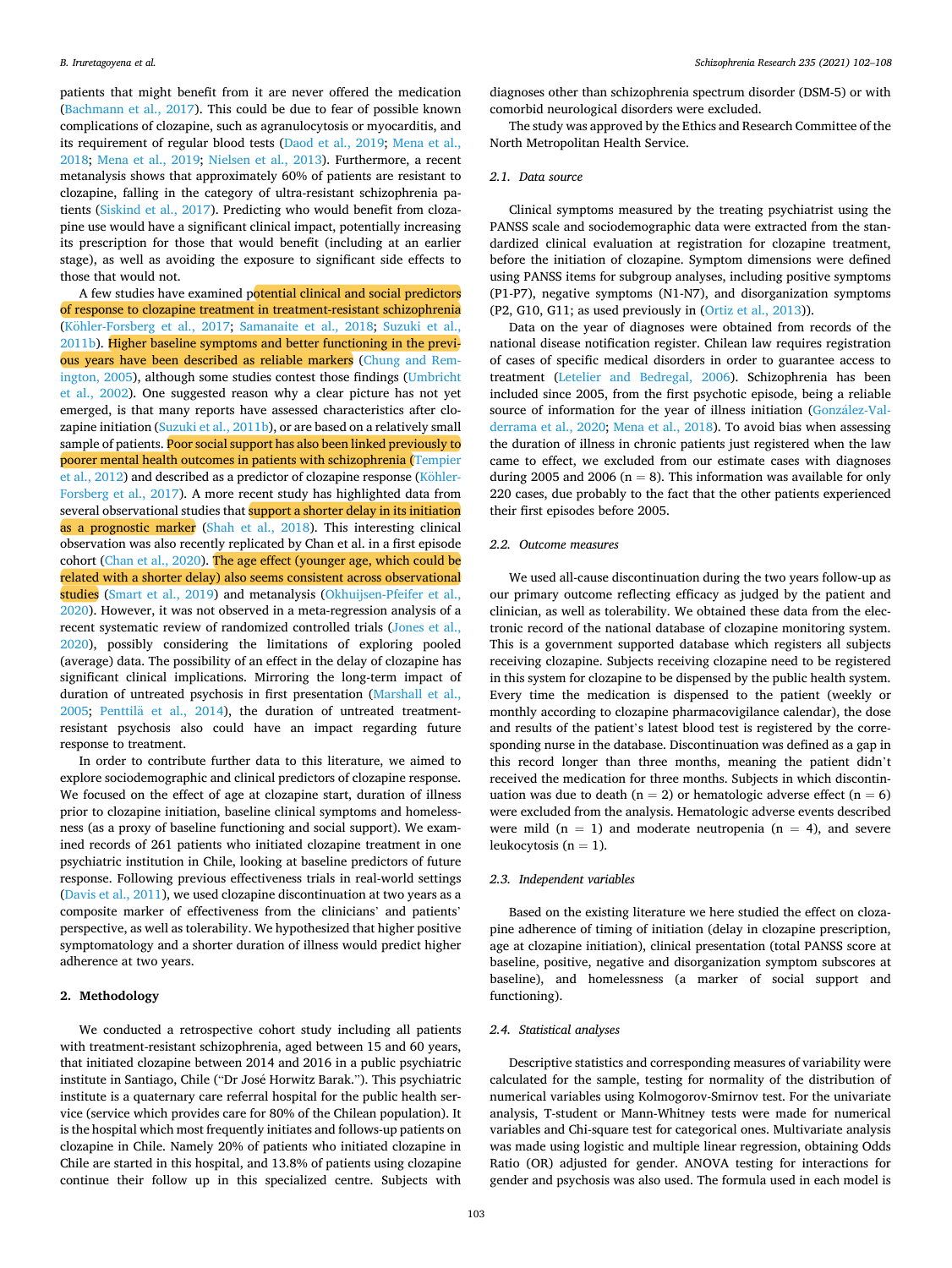$y \sim$  gender + independent variable (time-related variables, baseline symptom severity or homelessness). All significant independent variables were posteriously included in a final model, controlled by gender.

Following a previous study [\(Chan et al., 2020](#page-5-0)), we also explored the effects of clozapine prescription timing on clozapine adherence using a Kaplan Mayer plot with log-rank and cox proportional hazard ratio analysis. The Kaplan Mayer survival analysis is a more appropriate analysis when studying the effect of a time variable as it considers the variable of time estimating the average constant hazard over a specific period, compared to the multiple regression model which estimates risk in a specific time-point. One Kaplan Mayer plot was constructed for each of the two time-related variables. Time variables measured were the age at clozapine initiation and the number of years from schizophrenia diagnosis to the date of clozapine prescription (referred on this study as delay in clozapine prescription).

All statistical analyses used two-tailed tests and a *P* value *<*0.05 was considered statistically significant. SPSS version 25.0 statistical package and Rstudio package version 1.3.1093 were used.

## **3. Results**

The sample consisted of 261 treatment-resistant patients. Their sociodemographic, clinical and illness progression characteristics at the time of clozapine initiation are presented in Table 1. 2.4% of patients discontinued secondary to hematologic side effects and 0.8% due to death. These subjects were excluded from further analyses reported. Mean maximum clozapine dose was 403.43 mg (SD: 148.38). 51.2% were first-episode psychosis (FEP) patients at clozapine initiation, considering as FEP those within the first year since their illness had been notified. Only 28.4% of the sample were female, and 7.4% homelessness at the time of clozapine initiation. 72.33% (183/253) patients continued clozapine after two years follow-up.

## *3.1. Homelessness*

7.3% of patients were homeless, which was associated with less adherence  $(p = 0.039,$  controlled by gender), OR 2.78 (95%CI 1.05–7.38) with only 50% of homeless patients being adherent vs 72.2% of non-homeless. The parameters of the model are described in Table 2*.* 

## **Table 1**

Sociodemographic, clinical and duration of illness characteristics of participants at clozapine initiation.

| Participants                                               | 261              |  |  |
|------------------------------------------------------------|------------------|--|--|
| Sociodemographic                                           |                  |  |  |
| Gender; n (% women)                                        | 75 (28.4%)       |  |  |
| FEP at clozapine initiation; n (%)                         | 108/211 (51.2%)* |  |  |
| Homeless; $n$ $(\%)$                                       | 19/261 (7.3%)    |  |  |
| Illness progression                                        |                  |  |  |
| Age at illness diagnosis; median (IOR)                     | 23 (19-29)*      |  |  |
| Age at first clozapine start; median (IQR)                 | $25(21-33)*$     |  |  |
| Time from diagnosis to clozapine start (years); mean (SD), | $2.27(3.89)$ ,   |  |  |
| median (IOR)                                               | $0(0-3)*$        |  |  |
| Previous clozapine use; n (%)                              | 53/261 (20.3%)   |  |  |
| Severity of symptoms                                       |                  |  |  |
| Total PANSS score; mean (SD)                               | 101.73 (33.27)   |  |  |
| Disorganization score; mean (SD)                           | 8.88 (3.62)      |  |  |
| Total positive score; mean (SD)                            | 24.54 (9.59)     |  |  |
| Total negative score; mean (SD)                            | 28.8 (10.48)     |  |  |

Abbreviations: SD: Standard deviation, FEP: first episode psychosis: subjects within the first year the psychotic disorder is notified. Previous clozapine use: patients that have used clozapine in prior occasions. \*excluding cases diagnosed during 2005–2006 (to avoid bias when assessing duration of illness in chronic patients just registered when the law came to effect).

#### **Table 2**

| Independent variable's effect on clozapine adherence, controlled by gender. |  |  |  |
|-----------------------------------------------------------------------------|--|--|--|
|                                                                             |  |  |  |

| Variable                                                                        | B     | Std<br>error | $P-$<br>value | <b>OR</b> | 95% CI<br><b>OR</b> |  |  |
|---------------------------------------------------------------------------------|-------|--------------|---------------|-----------|---------------------|--|--|
| Homelessness effect on adherence model.                                         |       |              |               |           |                     |  |  |
| <b>Homelessness</b>                                                             | 1.024 | 0.497        | 0.039         | 2.78      | 1.05-7.38           |  |  |
| Gender                                                                          | 0.512 | 0.334        | 0.125         | 1.67      | $0.87 - 3.22$       |  |  |
| Model $r^2 = 0.038$                                                             |       |              |               |           |                     |  |  |
| Age at clozapine initiation effect on adherence model.                          |       |              |               |           |                     |  |  |
| Age at clozapine initiation                                                     | 0.042 | 0.013        | 0.001         | 1.04      | $1.02 - 1.07$       |  |  |
| Gender                                                                          | 0.693 | 0.347        | 0.046         | 1.99      | $1.01 - 3.95$       |  |  |
| Model $r^2 = 0.077$                                                             |       |              |               |           |                     |  |  |
| Years from illness diagnosis to clozapine initiation effect on adherence model. |       |              |               |           |                     |  |  |
| Years from illness diagnosis to<br>clozapine initiation                         | 0.088 | 0.041        | 0.032         | 1.09      | $1.01 - 1.18$       |  |  |
| Gender                                                                          | 0.719 | 0.409        | 0.079         | 2.05      | $0.92 - 4.58$       |  |  |
| Model $r^2 = 0.063$                                                             |       |              |               |           |                     |  |  |

#### *3.2. Clinical variables*

Clinical variables as total PANSS score  $(p = 0.918,$  adjusted by gender) and positive  $(p = 0.725,$  adjusted by gender), negative and  $(p = 0.616,$  adjusted by gender) disorganization  $(p = 0.42,$  adjusted by gender) subscales did not predict discontinuation.

## *3.3. Time related variables*

Younger age at clozapine initiation was associated with lower risk of discontinuation in logistic regression (controlling for gender), with each year increasing the odds of discontinuation by 1.043 (95%CI 1.02–1.07;  $p = 0.001$ ). 28.66 years was the mean age (SD: 10.26) in the continuation group compared to 33.72 (SD: 12.64) years in the discontinuation group. The model parameters are described in Table 2*.* 

Fewer years from illness diagnosis to clozapine initiation was associated with lower all-cause discontinuation in a logistic regression (controlled by gender), with every year from illness onset increasing the odds with a ratio of 1.092 (95% CI 1.01–1.184; *p* = 0.032). 1.84 years was the mean time from diagnosis (SD: 3.21) in the continuation group vs 3.42 years (SD: 5.15) in the discontinuation group. The parameters of the model are described in Table 2*.* 

## *3.4. Final model*

We then performed analyses including the significant variables in previous models (homelessness and time related variables) to see their relationship. Both time variables were analyzed in different models since they were highly correlated in this sample (*p <* 0.001). Results showed that age at clozapine initiation (and not homelessness) maintained significance in its relation to adherence when corrected by homelessness and gender, with each year increasing the odds of discontinuation by 1.04 (95%CI 1.01-1.07; *p* = 0.004). The parameters of the model are described in [Table 3](#page-3-0)*.* 

Years from illness diagnosis to clozapine initiation when corrected by homelessness and gender was no longer significant ( $p = 0.059$ ). The parameters of the model are described in [Table 3](#page-3-0)*.* The homelessness group had significantly (*p <* 0.001) more years from illness diagnosis to clozapine initiation vs the non-homelessness group (mean (SD): 6.25 (8.54) vs 2.03 (3.32), median (IQR): 3 (0–9.5) vs 0 (0–3) respectively). The association between years from illness diagnosis to clozapine initiation, controlling by gender, remained significant when only considering the group of patients (93% of cases) that were not homeless OR 1.12 (IC95% 1.02-1.23,  $p = 0.02$ ). The parameters of the model are described in [Table 3](#page-3-0)*.*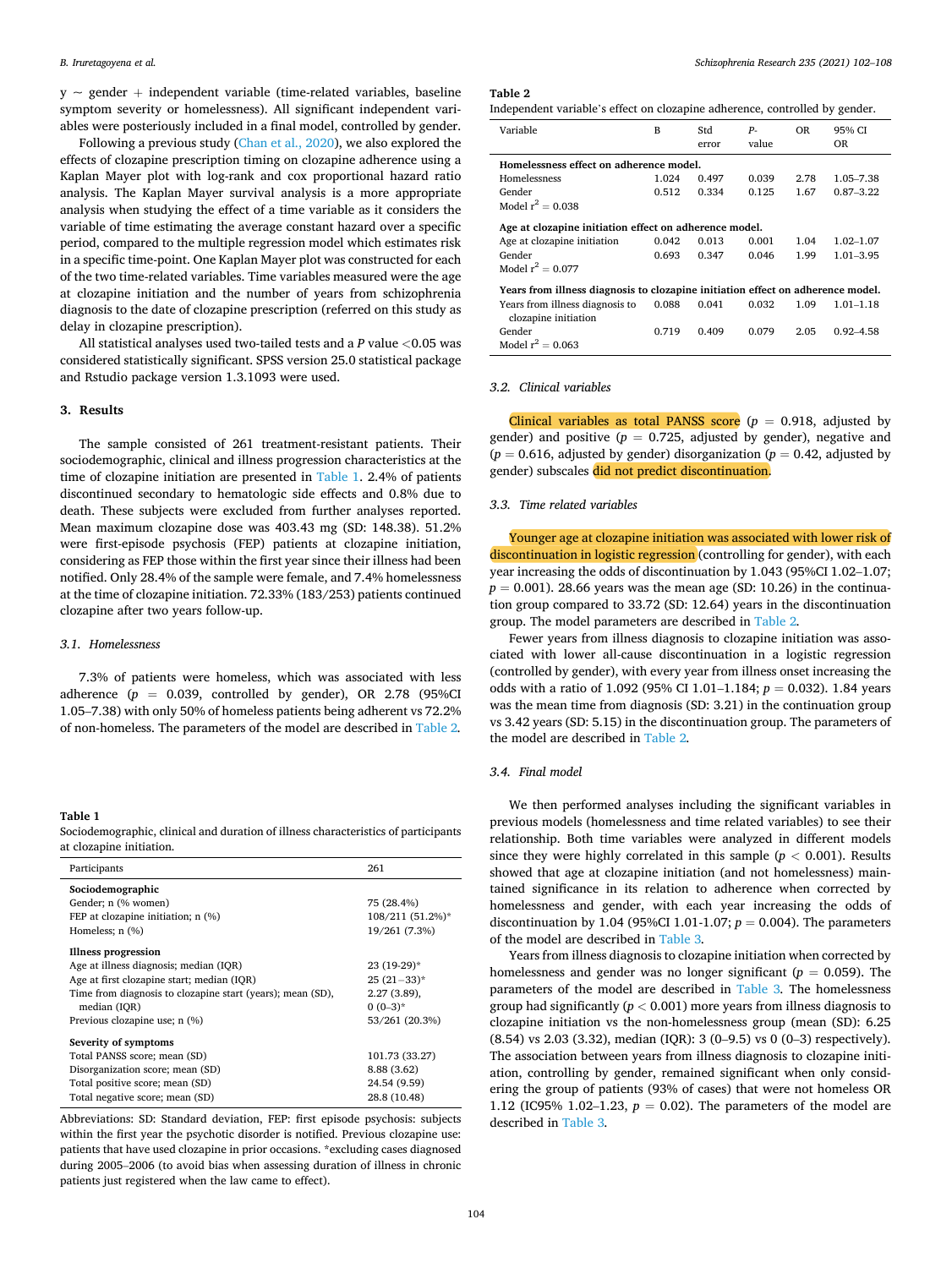#### <span id="page-3-0"></span>**Table 3**

| Homelessness and time related variables effect on adherence model. |
|--------------------------------------------------------------------|
|--------------------------------------------------------------------|

| Variable                                                                                                       | B     | Std   | $P-$  | <b>OR</b> | 95% CI OR      |
|----------------------------------------------------------------------------------------------------------------|-------|-------|-------|-----------|----------------|
|                                                                                                                |       | Error | value |           |                |
| Homelessness and age at clozapine initiation effect on adherence model.                                        |       |       |       |           |                |
| Age at clozapine initiation                                                                                    | 0.039 | 0.014 | 0.004 | 1.04      | $1.01 - 1.07$  |
| Gender                                                                                                         | 0.67  | 0.348 | 0.054 | 1.95      | $0.99 - 3.86$  |
| Homelessness                                                                                                   | 0.395 | 0.558 | 0.479 | 1.48      | $0.498 - 4.43$ |
| Model $r^2 = 0.08$                                                                                             |       |       |       |           |                |
| Homelessness and years from illness diagnosis to clozapine initiation effect con<br>adherence model.           |       |       |       |           |                |
| Years from illness diagnosis to<br>clozapine initiation                                                        | 0.08  | 0.043 | 0.059 | 1.09      | $0.997 - 1.18$ |
| Gender                                                                                                         | 0.76  | 0.413 | 0.066 | 2.05      | $0.95 - 4.81$  |
| Homelessness                                                                                                   | 0.792 | 0.676 | 0.242 | 2.21      | $0.59 - 8.30$  |
| Model $r^2 = 0.072$                                                                                            |       |       |       |           |                |
| Years from illness diagnosis to clozapine initiation affect con adherence model,<br>in the non-homeless group. |       |       |       |           |                |
| Years from illness diagnosis to<br>clozapine initiation                                                        | 0.114 | 0.049 | 0.02  | 1.12      | $1.02 - 1.23$  |
| Gender                                                                                                         | 0.892 | 0.45  | 0.048 | 2.44      | 1.01-5.897     |
| Model $r^2 = 0.083$                                                                                            |       |       |       |           |                |

## *3.5. Survival analysis*

Kaplan Mayer survival analysis  $(Fig, 1)$  shows that in the whole sample the age at clozapine initiation was higher in the non-adherent group than in the adherent group (log-rank  $\chi$ 2 = 5.06, *P* = 0.024). The y-axis represents the proportion of patients who continued (blue line) or discontinued (red line) clozapine, while de x-axis the age at clozapine initiation. Cox proportional hazard ratio analysis showed a hazard ratio of 1.405 (95% IC 1.04–1.903), taking the non-adherent group as reference. This can be interpreted as in a given time someone who discontinued clozapine is 40% more likely to be older at clozapine initiation as someone who continued clozapine.

Kaplan Mayer survival analysis [\(Fig. 2\)](#page-4-0) shows that in the not homeless group ( $n = 244$ ) the delay of clozapine prescription was significantly longer in the non-adherent group than in the adherent group (log-rank  $\chi$ 2 = 11.9, *P* < 0.001). The y-axis represents the proportion of patients who continued (blue line) or discontinued (red line) clozapine, while de x-axis the years of illness before clozapine initiation. Cox proportional hazard ratio analysis showed a hazard ratio of 1.736 (95% IC 1.25–2.41), taking the non-adherent group as reference. This can be interpreted as in a given time someone who discontinued

clozapine is 73% more likely to have a longer delay in clozapine start as someone who continued clozapine.

#### **4. Discussion**

Early identification of treatment-resistant patients who will benefit from clozapine, as well as potential interventions that might increase their chances of response, would have a significant impact in clinical practice. In order to contribute with this aim, we here present predictors of clozapine adherence at two years, a real-world composite outcome that probably includes tolerability and response, from a comparatively large cohort of patients. Our setting provided us with the opportunity to assess many patients in a relatively short period. We found that not being homeless, a shorter course of illness, and younger age at clozapine initiation were positively associated with remaining on clozapine through the follow up period, while higher levels of symptoms on presentation were not. With every year older at Clozapine initiation, and with every year passed since diagnosis to Clozapine initiation, there was a 4.3% and 8.9% respectively higher chance of discontinuation in the two-year follow-up. Kaplan Mayer survival analysis confirmed the effect of timing of clozapine initiation in clozapine adherence, with someone who discontinued clozapine being 73% more likely to have a longer delay in clozapine start, and 40% more likely of being older compared to someone who continued clozapine.

Our results echo the findings of two recent systematic reviews [\(Shah](#page-6-0)  [et al., 2018;](#page-6-0) [Griffiths et al., 2021\)](#page-5-0) where a delay in clozapine initiation predicted worse outcomes. They are also in line with two recent metanalyses highlighting that lower age at clozapine initiation was associated to better clozapine response [\(Okhuijsen-Pfeifer et al., 2020](#page-6-0); [Smart](#page-6-0)  [et al., 2019\)](#page-6-0). They also support the possibility that early use could prevent treatment failures, considering the duration of untreated treatment-resistant psychosis as toxic ([Shah et al., 2018](#page-6-0)). However, our study – as well as many other observational studies - did not measure the duration of untreated treatment-resistance psychosis, rather using as proxy age or duration of illness. Thus, an alternative explanation to our findings could be that treatment-resistance psychosis is a heterogeneous group, in which those with an early onset could be a Clozapine responsive subgroup of psychosis ([Demjaha et al., 2017;](#page-5-0) [Mena et al.,](#page-6-0)  [2018\)](#page-6-0). A recently published paper [\(Chan et al., 2020\)](#page-5-0) studied patients from illness onset and monitored for the appearance of treatmentresistance, hence contributing to differentiate the effect of age from duration of illness. Their results are similar to our findings, both presenting Kaplan-Meier survival plots for the delay in clozapine



**Fig. 1.** Kaplan-Meier survival plot for age at clozapine initiation in adherent and non-adherent clozapine patients.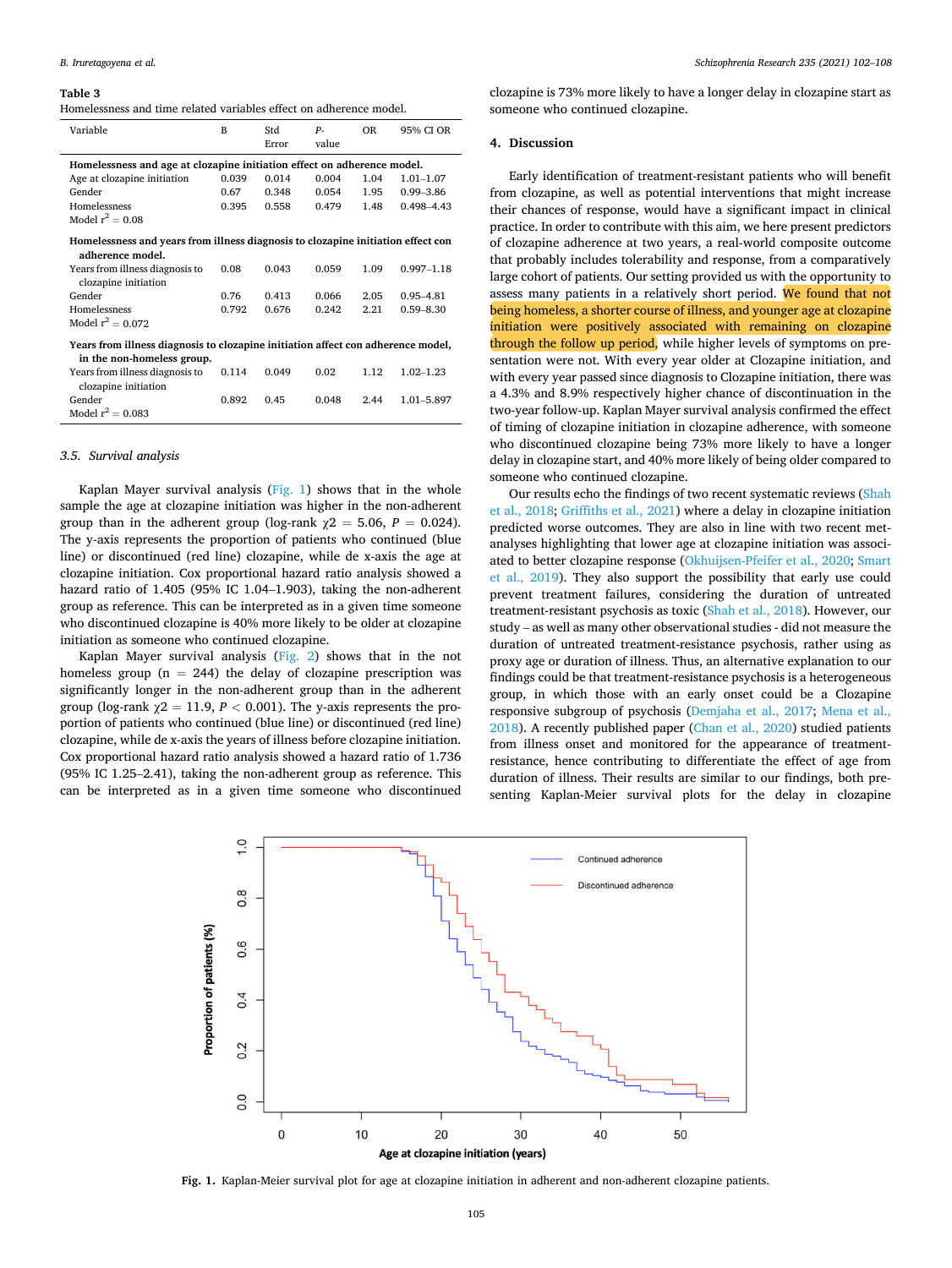<span id="page-4-0"></span>

**Fig. 2.** Kaplan-Meier survival plot for delay in clozapine prescription in adherent and non-adherent clozapine patients.

prescription showing an early divergence in both curves.

Contrary to expected, the severity of symptoms at baseline measured with the PANSS scale (general, positive, negative or disorganization), did not predict adherence. Previous studies have found higher general symptomatology [\(Chung and Remington, 2005](#page-5-0)) and lower negative symptoms ([Okhuijsen-Pfeifer et al., 2020\)](#page-6-0) at baseline, predict better outcomes with Clozapine.

We also found homelessness as a possible predictor of future adherence. Poor social support has been described previously as a predictor of clozapine response (Köhler-Forsberg et al., 2017). Better adherence and pre-morbid functioning have been hypothesized as possible explanations of this association. The relationship between adherence and homelessness was no longer significant when considering variables related to a delay in the initiation of clozapine. This suggests that poor social support leading to a delay in clozapine initiation (older age at clozapine initiation or more years from illness diagnosis to clozapine start) could explain part of the high failure of treatment in this group.

In the final model analyzing homelessness and clozapine initiation delay relationship to adherence, both variables lost significance (homelessness ( $p = 0.24$ ), clozapine initiation delay ( $p = 0.059$ )), with clozapine delay maintaining a trend to significance. To better understand the relation between these two variables, we controlled by homelessness through categorization. As a result, the homeless group  $(n = 19)$  although it concentrated the highest delay in clozapine initiation of the sample, the delay in this group was not related significantly to clozapine non-adherence (probably due to other variables influencing this relationship). However, the not homeless group (93% of the sample) did show an association of clozapine initiation delay to adherence  $(p = 0.02$ , controlled by gender).

A remarkable result was the low average delay to clozapine start from illness diagnosis found in this sample (mean of 2.27 years (SD: 3.89), and a median of 0 years (ICR 0-3)). Previous studies describe a considerable delay for commencing clozapine. A cross-sectional study showed in most countries the prevalence of clozapine use peaked in middle age, which is about 10 years later than the known average age of illness onset ([Bachmann et al., 2017\)](#page-5-0). Verdoux et al. systematic review studied institutional-related characteristics favouring clozapine prescription. Their results showed prescribers' adherence to evidence-based medicine principles and learning by modelling from experienced clozapine prescribers as significant factors [\(Verdoux et al., 2018](#page-6-0)). Our study was carried out in a quaternary care hospital setting, with a specialized clozapine pharmacovigilance unit, possibly explaining the

difference with other samples.

Clozapine was successfully continued by 72.3% of the sample at a two-year follow-up, a relatively high rate. Previous studies on antipsychotic adherence describe rates from 47 to 95% depending on how it is defined and assessed [\(Sendt et al., 2015](#page-6-0)) . A recent study with a short follow up of 3 months showed a 72% of adherence [\(Takeuchi et al.,](#page-6-0)  [2020a, 2020b\)](#page-6-0), proportion we would expect to lower in a 2 years followup. According to our results this could be related in part due to the low average delay of clozapine start in our sample, with 51.2% of patients still in their first year of illness at clozapine initiation. This needs to be considered in light of clozapine discussion in its position as third line antipsychotic. Relevant studies have already argued considering its use as second line antipsychotic [\(Remington et al., 2017\)](#page-6-0), which is supported by expert consensus in cases of persistent problems such as suicidality, comorbid violence, and substance abuse [\(Moore et al., 2007](#page-6-0)).

Female patients were underrepresented in the sample, with only 28.4% of women. There is scarce evidence on gender differences in clozapine use, tolerance and response [\(Alberich et al., 2019](#page-5-0)). However, studies found in a recent systematic review usually include similar percentages of female patients (29.3- 38.9%), probably due to higher prevalence of schizophrenia and of treatment resistant psychosis described in men compared to women [\(Alberich et al., 2019\)](#page-5-0).

Our study has several limitations. Our primary outcome is only a proxy of efficacy and tolerance. Remaining on clozapine does not necessarily reflect better efficacy as it may be secondary to other causes such as fewer adverse effects or better adherence. The lack of longitudinal assessments on psychopathology with a use of formal rating scales and of formal assessments on adverse effects is a limitation. As previously mentioned, we do not have the data on the duration of clozapine delay from the emergence of treatment-resistance. This would allow testing the hypotheses of a toxic duration of untreated treatmentresistance psychosis compared to the existence of a clozapine responsive subgroup of psychosis in those with early-onset treatment-resistance. Since age and delay in treatment initiation were correlated in our data, we could not evaluate their independent effect. Lastly, we excluded patients registered during the first years when the schizophrenia health plan came to effect in Chile, as well as those diagnosed many years ago who might have never been notified. By excluding the older cases, we also restricted the variability of duration of illness of included patients. However, this did not preclude the finding of associations.

It is also worth noticing that as with other observational studies, delay in clozapine initiation could have been due to other uncontrolled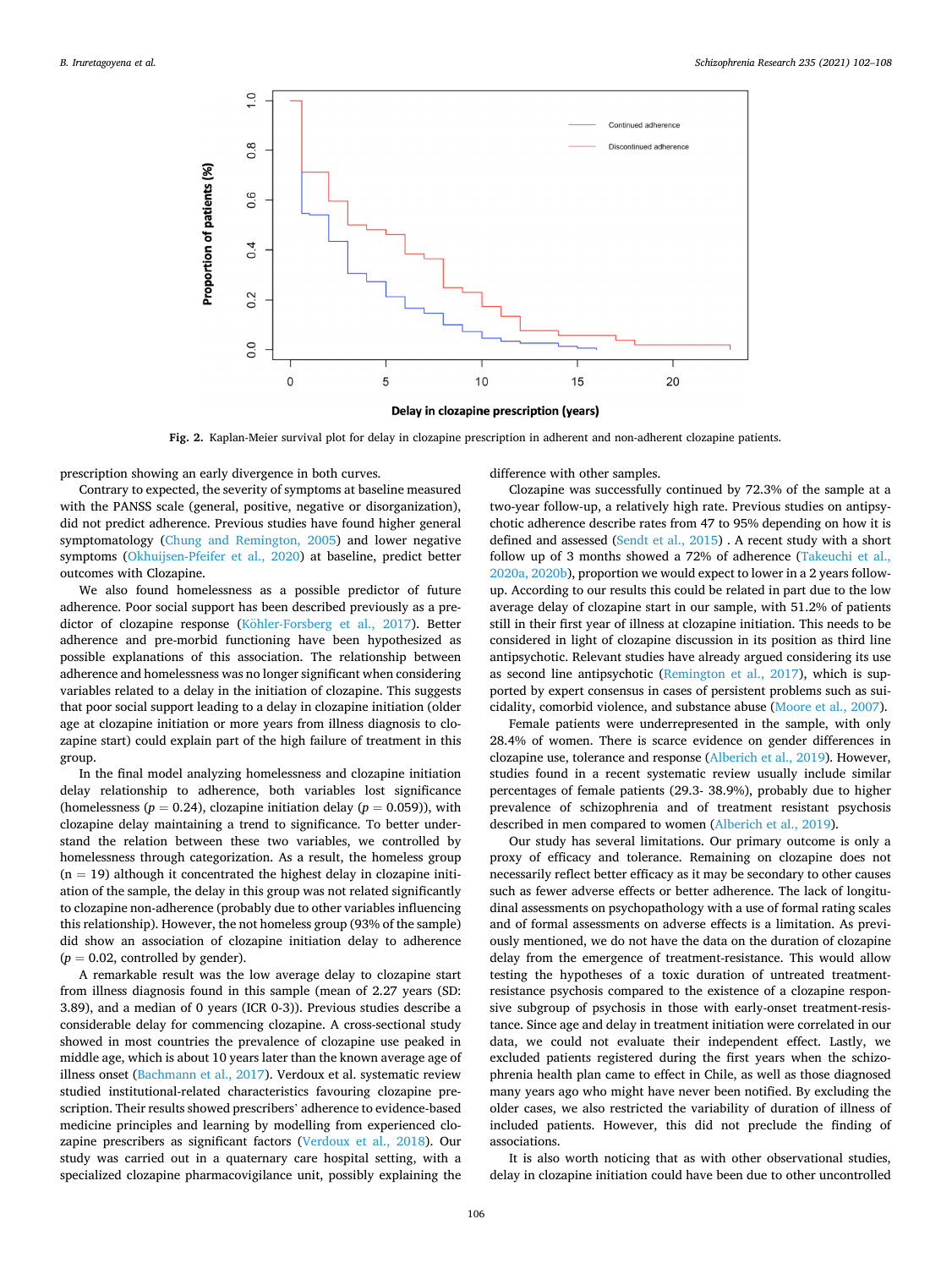<span id="page-5-0"></span>factors which by themselves could predict worse treatment outcome (such as patients with worse functioning, lower insight into illness, poorer social support and access to healthcare, lower medication adherence). Such confounders could be addressed in future studies using a randomized controlled trial design.

It is important to pinpoint the ORs obtained represent the risk of clozapine non-adherence contributed by each year of delay and every year older of age before clozapine initiation, in the two year follow up. We don't have enough information to know if this risk continues increasing linearly with every year or if it is greater in the initial years of delay reaching a plateau posteriously. The Kaplan Mayer survival analysis, which considers the variable of time estimating the average constant hazard over a specific period of time, only shows the risk of a longer delay in the non-adherent group in this 2-year follow up. Further longer studies are needed to understand the effect of the delay in clozapine initiation over time.

In conclusion, higher clozapine continuation was particularly associated with shorter illness course and younger age at clozapine initiation. Therefore, initiating clozapine in treatment resistant patients earlier might be a recommendable practice for achieving better outcomes.

## **CRediT authorship contribution statement**

- 1) Concept and design: Barbara Iruretagoyena, Carmen Paz Castañeda, Nicolas Crossley.
- 2) Provision of study materials or patients: Ruben Nachar, Cristian Mena, Camila Diaz.
- 3) Acquisition of data: Cristian Mena, Camila Diaz, Barbara Iruretagoyena, Carmen Paz Castañeda, Nicolas Crossley.
- 4) Statistical analysis: Barbara Iruretagoyena
- 5) Analysis and interpretation of results: Barbara Iruretagoyena, Carmen Paz Castañeda, Nicolas Crossley.
- 6) Drafting of Manuscript: Barbara Iruretagoyena, Carmen Paz Castañeda, Nicolas Crossley, Juan Undurraga, James A. Maccabe, Alfonso Gonzalez, Cristian Mena.
- 7) Critical revision of paper: Juan Pablo Ramirez-Mahaluf, Bárbara Iruretagoyena, Juan Undurraga, James A. Maccabe, Alfonso Gonzalez-Valderrama, Cristian Mena, Nicolas A. Crossley.
- 8) Supervision: Nicolas A. Crossley
- 9) Obtaining funding: Juan Pablo Undurraga, Nicolas Crossley.
- 10) Administrative, technical or logistical support: Ruben Nachar

#### **Role of funding source**

The funding source had no involvement in any stage of the study.

## **Declaration of competing interest**

Dr. Crossley has received personal fees from Janssen, outside the submitted work. The other authors report no conflict of interests.

## **Acknowledgements**

This work was funded by the Agencia Nacional de Investigación y Desarrollo from Chile (ANID), through its programs ANILLO PIA ACT192064 and FONDECYT regular 1180358 to JU and 1200601 to NAC.

#### **References**

- Alberich, S., Fernández-Sevillano, J., González-Ortega, I., Usall, J., Sáenz, M., González-Fraile, E., González-Pinto, A., 2019. A systematic review of sex-based differences in effectiveness and adverse effects of clozapine. Psychiatry Res. [https://doi.org/](https://doi.org/10.1016/j.psychres.2019.112506)  [10.1016/j.psychres.2019.112506](https://doi.org/10.1016/j.psychres.2019.112506).
- Bachmann, C.J., Aagaard, L., Bernardo, M., Brandt, L., Cartabia, M., Clavenna, A., Coma Fusté, A., Furu, K., Garuoliené, K., Hoffmann, F., Hollingworth, S., Huybrechts, K.F.,

Kalverdijk, L.J., Kawakami, K., Kieler, H., Kinoshita, T., López, S.C., Machado-Alba, J.E., Machado-Duque, M.E., Mahesri, M., Nishtala, P.S., Piovani, D., Reutfors, J., Saastamoinen, L.K., Sato, I., Schuiling-Veninga, C.C.M., Shyu, Y.C., Siskind, D., Skurtveit, S., Verdoux, H., Wang, L.J., Zara Yahni, C., Zoëga, H., Taylor, D., 2017. International trends in clozapine use: a study in 17 countries. Acta Psychiatr. Scand. <https://doi.org/10.1111/acps.12742>.

Chan, S.K.W., Chan, H.Y.V., Honer, W.G., Bastiampillai, T., Suen, Y.N., Yeung, W.S., Lam, M., Lee, W.K., Ng, R.M.K., Hui, C.L.M., Chang, W.C., Lee, E.H.M., Chen, E.Y.H., 2020. Predictors of treatment-resistant and clozapine-resistant schizophrenia: a 12 year follow-up study of first-episode schizophrenia-Spectrum disorders. Schizophr. Bull. <https://doi.org/10.1093/schbul/sbaa145>.

Chung, C., Remington, G., 2005. Predictors and markers of clozapine response. Psychopharmacology. https://doi.org/10.1007/s00213-005-217

- Conley, R.R., Kelly, D.L., 2001. Management of treatment resistance in schizophrenia. In: Biological Psychiatry. [https://doi.org/10.1016/S0006-3223\(01\)01271-9.](https://doi.org/10.1016/S0006-3223(01)01271-9)
- Daod, E., Krivoy, A., Shoval, G., Zubedat, S., Lally, J., Vadas, L., Weizman, A., Reshef, A., Bloch, B., 2019. Psychiatrists' attitude towards the use of clozapine in the treatment of refractory schizophrenia: a nationwide survey. Psychiatry Res. [https://](https://doi.org/10.1016/j.psychres.2019.03.029)  [doi.org/10.1016/j.psychres.2019.03.029.](https://doi.org/10.1016/j.psychres.2019.03.029)

Davis, S.M., Stroup, T.S., Koch, G.G., Davis, C.E., Rosenheck, R.A., Lieberman, J.A., 2011. Time to all-cause treatment discontinuation as the primary outcome in the clinical antipsychotic trials of intervention effectiveness (CATIE) schizophrenia study. Stat. Biopharm. Res. <https://doi.org/10.1198/sbr.2011.10013>.

Demjaha, A., Lappin, J.M., Stahl, D., Patel, M.X., MacCabe, J.H., Howes, O.D., Heslin, M., Reininghaus, U.A., Donoghue, K., Lomas, B., Charalambides, M., Onyejiaka, A., Fearon, P., Jones, P., Doody, G., Morgan, C., Dazzan, P., Murray, R.M., 2017. Antipsychotic treatment resistance in first-episode psychosis: prevalence, subtypes and predictors. Psychol. Med. [https://doi.org/10.1017/S0033291717000435.](https://doi.org/10.1017/S0033291717000435)

Elkis, H., 2007. Treatment-resistant schizophrenia. Psychiatr. Clin. North Am. [https://](https://doi.org/10.1016/j.psc.2007.04.001)  [doi.org/10.1016/j.psc.2007.04.001.](https://doi.org/10.1016/j.psc.2007.04.001)

- González-Valderrama, A., Jongsma, H.E., Mena, C., Castañeda, C.P., Nachar, R., Undurraga, J., Crossley, N., Aceituno, D., Iruretagoyena, B., Gallardo, C., Mondaca, P., Monje, M., Irarrazaval, M., Zavala, C., Valmaggia, L., Kirkbride, J.B., 2020. The incidence of non-affective psychotic disorders in Chile between 2005 and 2018: results from a national register of over 30 000 cases. Psychol. Med. [https://](https://doi.org/10.1017/S0033291720002664)  [doi.org/10.1017/S0033291720002664.](https://doi.org/10.1017/S0033291720002664)
- Griffiths, K., Millgate, E., Egerton, A., MacCabe, J.H., 2021. Demographic and clinical variables associated with response to clozapine in schizophrenia: a systematic review and meta-analysis. Psychol. Med. [https://doi.org/10.1017/S0033291721000246.](https://doi.org/10.1017/S0033291721000246)
- Hassan, A.N., De Luca, V., 2015. The effect of lifetime adversities on resistance to antipsychotic treatment in schizophrenia patients. Schizophr. Res. [https://doi.org/](https://doi.org/10.1016/j.schres.2014.10.048) [10.1016/j.schres.2014.10.048.](https://doi.org/10.1016/j.schres.2014.10.048)
- Howes, O.D., Vergunst, F., Gee, S., McGuire, P., Kapur, S., Taylor, D., 2012. Adherence to treatment guidelines in clinical practice: study of antipsychotic treatment prior to clozapine initiation. Br. J. Psychiatry. <https://doi.org/10.1192/bjp.bp.111.105833>. Howes, O.D., McCutcheon, R., Agid, O., de Bartolomeis, A., van Beveren, N.J.,
- Birnbaum, M.L., Bloomfield, M.A., Bressan, R.A., Buchanan, R.W., Carpenter, W.T., Castle, D.J., Citrome, L., Daskalakis, Z.J., Davidson, M., Drake, R.J., Dursun, S., Ebdrup, B.H., Elkis, H., Falkai, P., Fleischacker, W.W., Gadelha, A., Gaughran, F., Glenthoj, B.Y., Graff-Guerrero, A., Hallak, J.E., Honer, W.G., Kennedy, J., Kinon, B. J., Lawrie, S.M., Lee, J., Leweke, F.M., MacCabe, J.H., McNabb, C.B., Meltzer, H., Moller, H.J., Nakajima, S., Pantelis, C., Reis Marques, T., Remington, G., Rossell, S. L., Russell, B.R., Siu, C.O., Suzuki, T., Sommer, I.E., Taylor, D., Thomas, N., Ucok, A., Umbricht, D., Walters, J.T., Kane, J., Correll, C.U., 2017. Treatment-resistant schizophrenia: treatment response and resistance in psychosis (TRRIP) working group consensus guidelines on diagnosis and terminology. Am. J. Psychiatry 174, 216–229. <https://doi.org/10.1176/appi.ajp.2016.16050503>.
- Jones, R., MacCabe, J.H., Price, M.J., Liu, X., Upthegrove, R., 2020. Effect of age on the relative efficacy of clozapine in schizophrenia. Acta Psychiatr. Scand. [https://doi.](https://doi.org/10.1111/acps.13156)  [org/10.1111/acps.13156](https://doi.org/10.1111/acps.13156).
- Kane, J., Honigfeld, G., Singer, J., Meltzer, H., 1988. Clozapine for the treatmentresistant schizophrenic: a double-blind comparison with chlorpromazine. Arch. Gen. Psychiatry. [https://doi.org/10.1001/archpsyc.1988.01800330013001.](https://doi.org/10.1001/archpsyc.1988.01800330013001)
- Kennedy, J.L., Altar, C.A., Taylor, D.L., Degtiar, I., Hornberger, J.C., 2014. The social and economic burden of treatment-resistant schizophrenia: a systematic literature review. Int. Clin. Psychopharmacol. [https://doi.org/10.1097/](https://doi.org/10.1097/YIC.0b013e32836508e6) [YIC.0b013e32836508e6.](https://doi.org/10.1097/YIC.0b013e32836508e6)

Köhler-Forsberg, O., Horsdal, H.T., Legge, S.E., MacCabe, J.H., Gasse, C., 2017. Predictors of nonhospitalization and functional response in clozapine treatment: a nationwide, population-based cohort study. J. Clin. Psychopharmacol. [https://doi.](https://doi.org/10.1097/JCP.0000000000000649) [org/10.1097/JCP.0000000000000649](https://doi.org/10.1097/JCP.0000000000000649).

- [Lasevoli, F., Giordano, S., Balletta, R., Latte, G., Formato, M.V., Prinzivalli, E., De](http://refhub.elsevier.com/S0920-9964(21)00277-2/rf5000)  [Berardis, D., Tomasetti, C., de Bartolomeis, A., 2016. Treatment resistant](http://refhub.elsevier.com/S0920-9964(21)00277-2/rf5000) [schizophrenia is associated with the worst community functioning among severely](http://refhub.elsevier.com/S0920-9964(21)00277-2/rf5000)[ill highly-disabling psychiatric conditions and is the most relevant predictor of](http://refhub.elsevier.com/S0920-9964(21)00277-2/rf5000) [poorer achievements in functional milestones. Prog Neuro-Psychopharmacology Biol](http://refhub.elsevier.com/S0920-9964(21)00277-2/rf5000)  [Psychiatry](http://refhub.elsevier.com/S0920-9964(21)00277-2/rf5000).
- Letelier, L.M., Bedregal, P., 2006. Health reform in Chile. Lancet. [https://doi.org/](https://doi.org/10.1016/S0140-6736(06)69875-9)  [10.1016/S0140-6736\(06\)69875-9.](https://doi.org/10.1016/S0140-6736(06)69875-9)
- Marshall, M., Lewis, S., Lockwood, A., Drake, R., Jones, P., Croudace, T., 2005. Association between duration of untreated psychosis and outcome in cohorts of firstepisode patients: a systematic review. Arch. Gen. Psychiatry. [https://doi.org/](https://doi.org/10.1001/archpsyc.62.9.975) [10.1001/archpsyc.62.9.975.](https://doi.org/10.1001/archpsyc.62.9.975)
- Meltzer, H.Y., Alphs, L., Green, A.I., Altamura, A.C., Anand, R., Bertoldi, A., Bourgeois, M., Chouinard, G., Islam, M.Z., Kane, J., Krishnan, R., Lindenmayer, J.P., Potkin, S., Altinsan, S., Altman, S., Avigo, L., Balon, R., Benešová, V., Bengochea, L.,